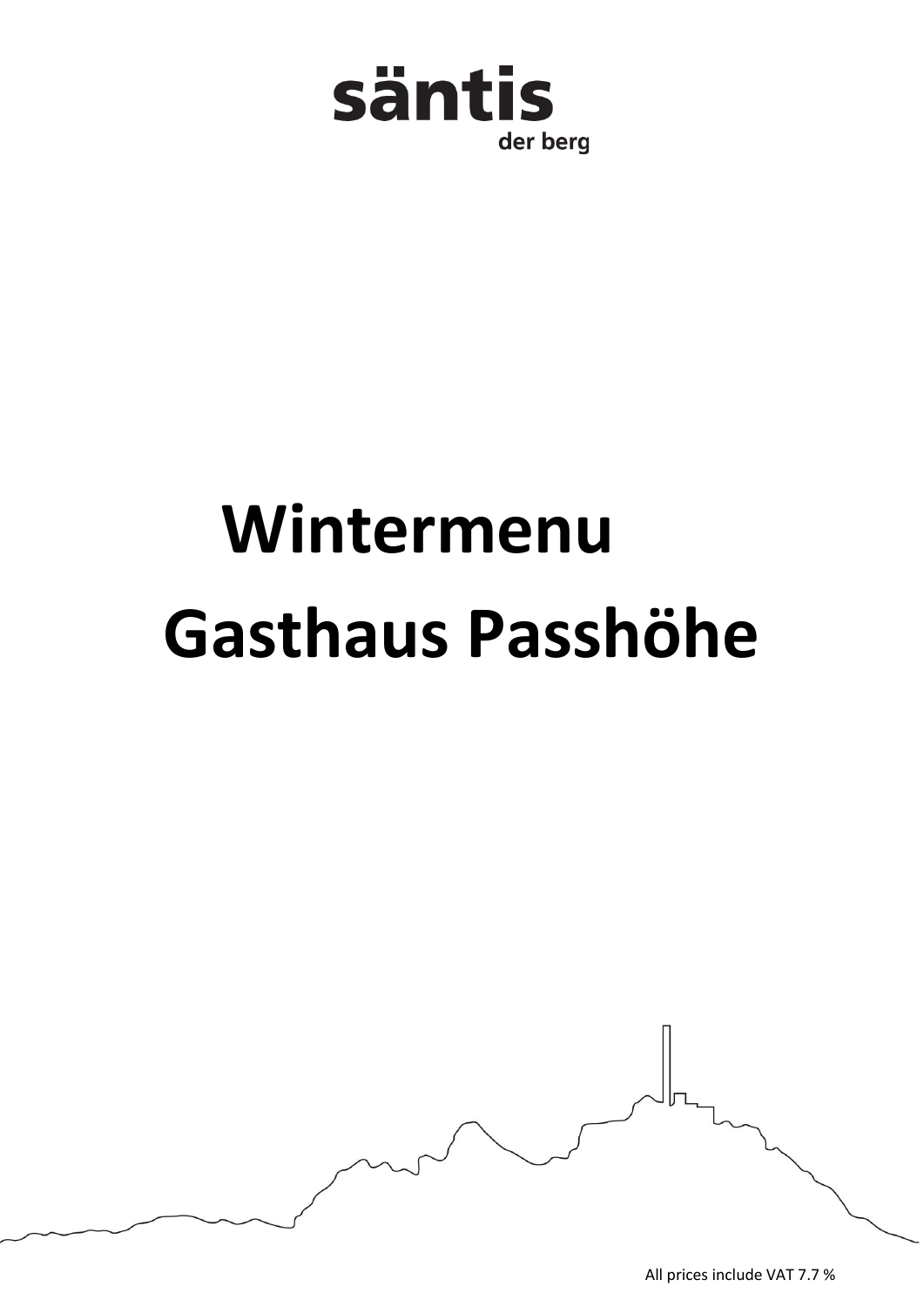## säntis der berg

| <b>Cold dishes</b>                                   | <b>CHF</b> | EUR   |
|------------------------------------------------------|------------|-------|
| Appenzeller cheese crust<br>small portion            | 5.00       | 4.50  |
|                                                      | 8.50       | 7.70  |
| with a small leaf salad                              | 6.50       | 5.90  |
| "Passhöhe-Plättli" with bread and butter             |            |       |
| local air dried meat   Schwägalp cheese<br>1 portion | 25.00      | 22.70 |
| every additional portion                             | 21.00      | 19.10 |
| Appenzeller mixed salad with herb dressing           |            |       |
| leaf salad   cucumber   tomato   carrots   egg       | 12.50      | 11.40 |
| small portion                                        | 8.50       | 7.70  |

## **Fondue and raclette for two or more people** (from 5 pm)

| Schwägalp cheese fondue with bread    | per person | 25.00 | 22.70 |
|---------------------------------------|------------|-------|-------|
| Alternatively with:                   |            |       |       |
| 1 portion potatoes                    |            | 2.50  | 2.30  |
| 1 portion pickles   onions   tomatoes |            | 2.50  | 2.30  |
| 1 portion fresh fruits                |            | 2.50  | 2.30  |
|                                       |            |       |       |
| Raclette cheese with potatoes         | per person | 28.00 | 25.50 |
| pickles   onions   tomatoes           |            |       |       |